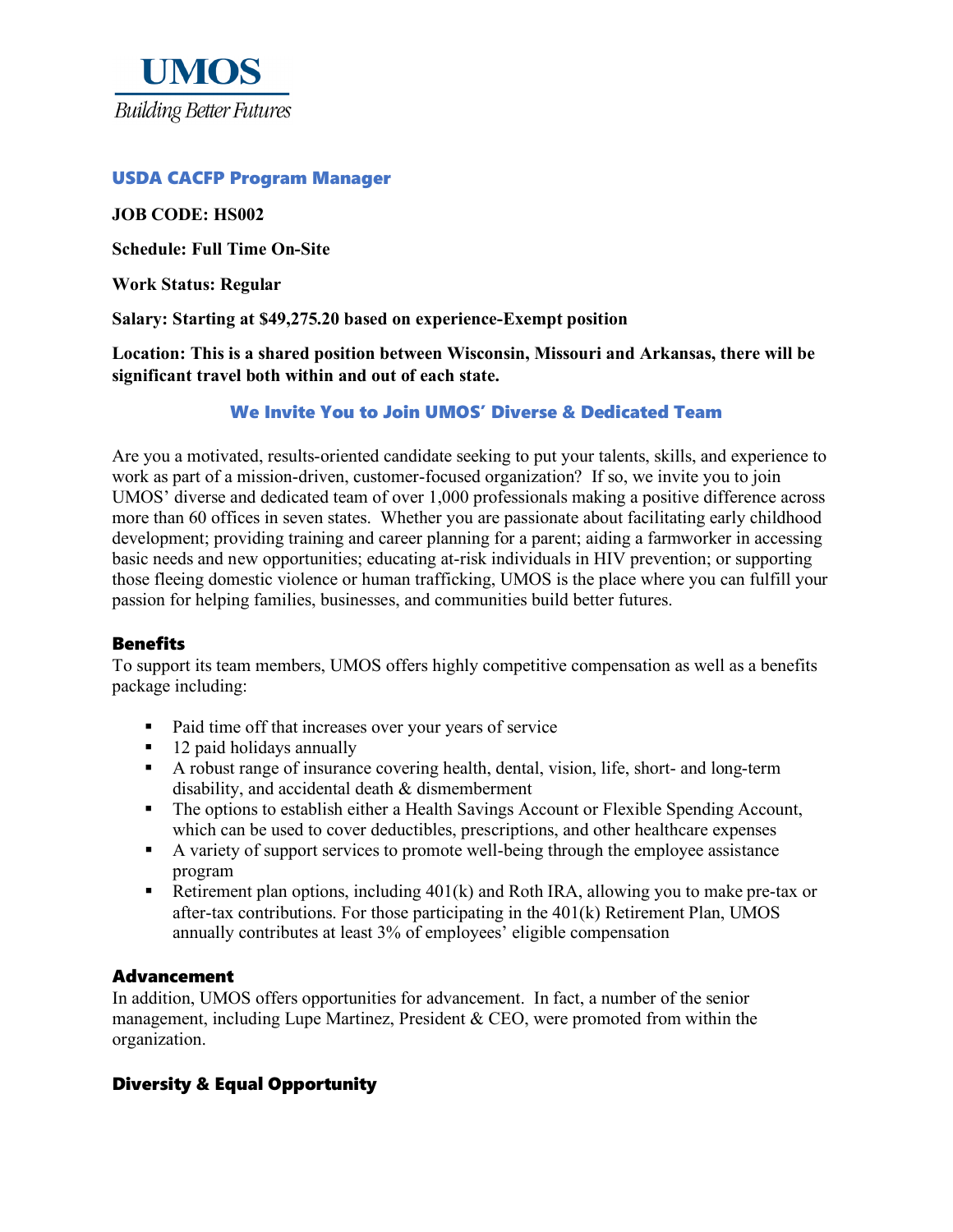

# **Building Better Futures**

UMOS is proud to be an Equal Opportunity Employer, and encourages qualified candidates of all backgrounds to apply, irrespective of race, ethnicity, color, religion, sex, national origin, sexual orientation, marital status, disability, age, parental status, and military service, or any other status protected by federal, state, or local law. In fact, 78% of senior management positions are held by people of color and women.

# Are you looking to make a difference? Would you like to work for a company that helps people in our communities? We have an outstanding opportunity available!

In this role, you would be responsible for planning, developing, and coordinating a comprehensive Nutrition Program following Child and Adult Care Food Program (CACFP) guidelines. This position ensures nutrition services are provided in accordance with State and Federal guidelines and is responsible the development and implementation of a tracking and record keeping of nutrition and food services that includes meal orders, meal deliveries/received, invoices, meal claiming and monitoring in accordance with UMOS policy and procedures and CACFP guidelines.

## Primary Responsibilities:

1. Responsible for the development and implementation of Nutrition Program as outlined in the Head Start Performance Standards.

2. Responsible to develop and implement annual work plans, training calendars and technical assistance as needed for the implementation of CACFP/SFSP training for staff, parents, and volunteers.

3. Responsible for the development and management of the Regional Nutrition budget and provide guidance and direction to center personnel in the procurement/purchase of related nutrition supplies and equipment.

4. Provides guidance and direction on UMOS Nutrition Policies and Procedures to the Regional Nutrition Consultant in the areas of "special diets", menu changes, nutritional assessment, and community collaboration projects.

5. Responsible to develop and revise children's menus and the food program's bid specifications and meet all the CACFP/SFSP mandated requirements that include the revision and submission of the Application for the multi-center child-based operation.

6. Responsible for review and processing of regional program data in CACFP/SFSP and submit required reports by the 10th of each month.

7. Is responsible in resolving Regional Food vendor and/or supply issues and/or concerns as those arise.

8. Provides relevant Nutrition training to center staff in the areas of responsibilities, additionally provides training and coaching for staff and teachers on food handling and sanitation, as well as providing parent orientation and training on nutrition and food safety.